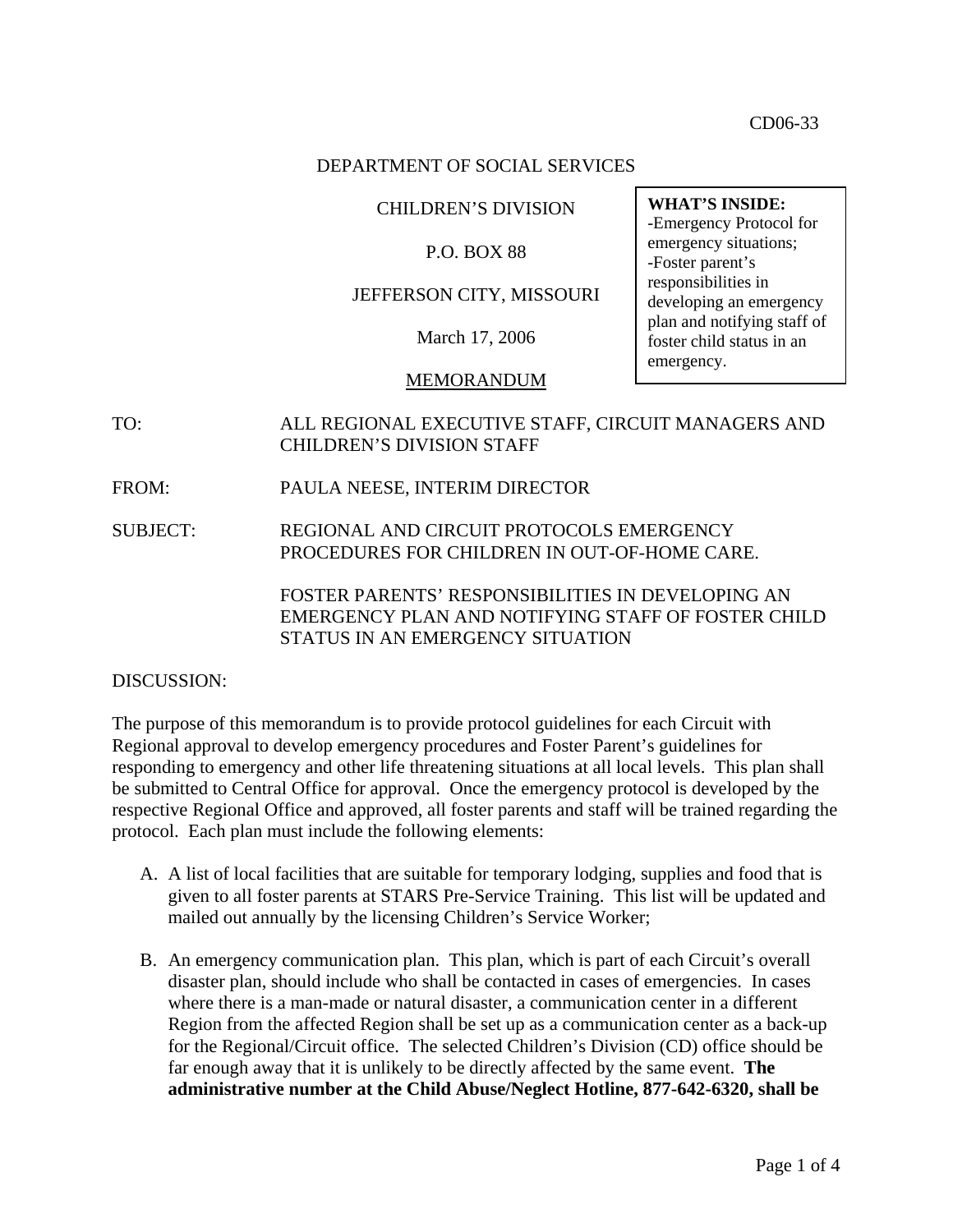**given to each foster parent to use only when all other usual means of communication are down which preclude foster parents from contacting their local/regional contacts**. **Please note: a written protocol should accompany this number which shall spell out when this administrative number is to be used; this information will be included in the local circuit's protocol that is to be shared with foster parents**. Each Region will designate an individual/group of staff who will coordinate information received from the disaster affected Region and communicate this information to the Regional Directors and Central Office.

The protocol should include instructions that all staff in the affected area shall call into the designated communication center**.** The foster parent guidelines for responding to emergencies, as referenced earlier, shall include the 1-877-642-6320 administrative number **to be used only when no other communication channels are available to reach local/regional contacts.**

This plan shall include:

- 1. Who to contact at the local and regional level during an emergency situation, during normal work hours as well as after hours;
- 2. Who to contact during man-made or natural disaster when all normal communication channels are down, i.e. administration number 877-642-6320. This plan will also include how the foster parent will contact the communication center when normal communication is down, i.e. use of cell phones, messages through established web pages;
- 3. Who will contact the Birth Parent/Relative, Children's Division Director, and the Juvenile Office, regarding the child's emergency situation;
- 4. How often foster parent/staff shall communicate with the designated communication site during man-made or natural disasters, i.e. daily, weekly etc;
- 5. The information to be provided regarding emergency situations;
- 6. How and where in the case record the information is to be documented;
- 7. How it will be monitored;
- 8. Address voluntary or involuntary closure of facilities in emergency situations;
- 9. Address the requirement of notifying the person's parent or legal guardian and other appropriate authorities;
- 10. Any additional requirement as specified by the Regional Office.

In the event of a mandatory evacuation order, foster parents must comply with the order insofar as they must ensure their foster children are evacuated according to the plan and procedures set forth by the State Emergency Management Agency (SEMA).

Additionally, in the event of emergency, the Department of Social Service's Communications Office will coordinate all communication with the media, leadership staff, personnel, persons served and the public.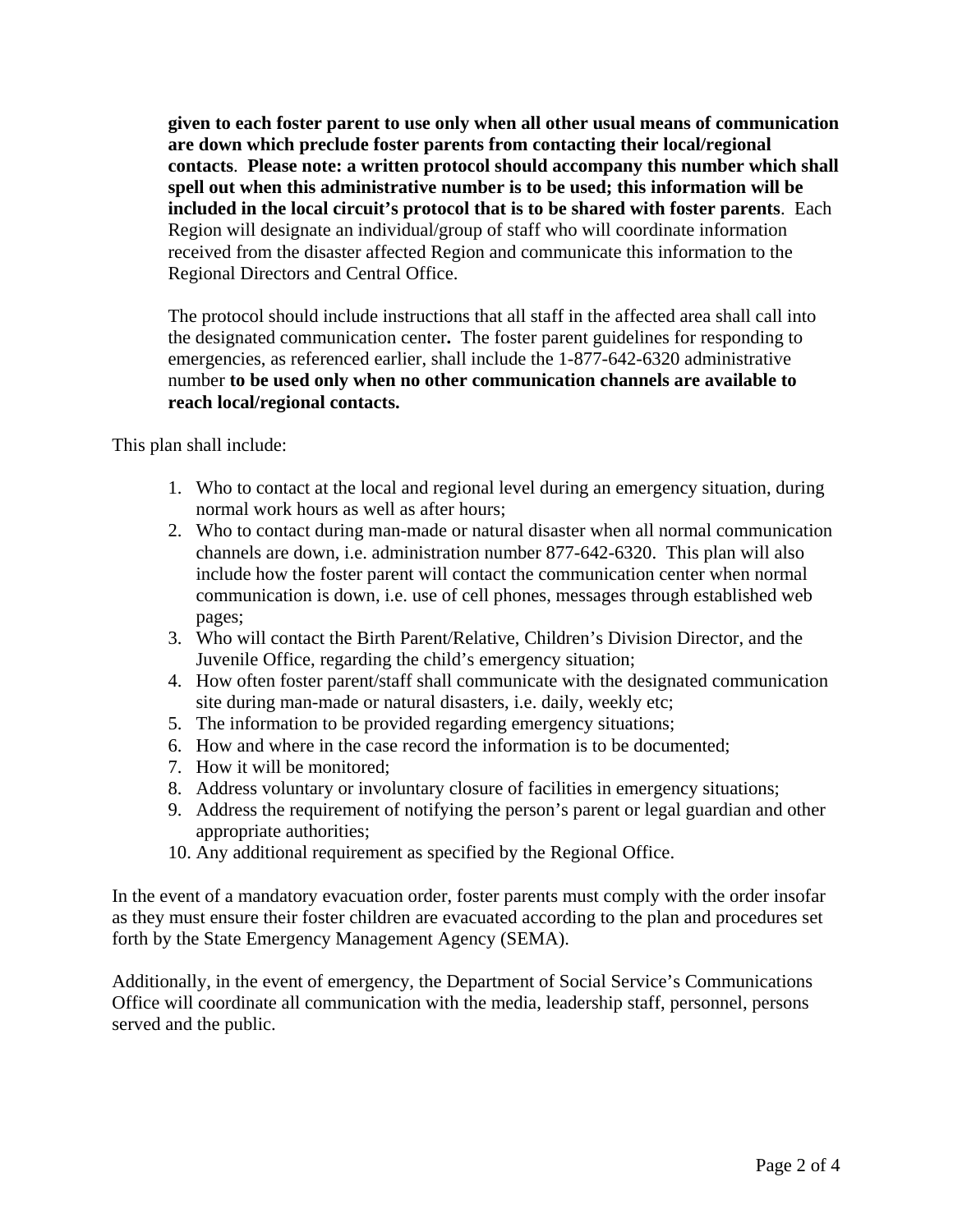Foster Parents' Responsibilities:

Foster parent shall develop and display a family emergency plan that will be approved by their local office and become part of their Family Development Plan. Their plan should include the following:

- 1. An evacuation plan for various disasters;
- 2. A meeting place for all family members if and when a disaster occurs;
- 3. Contact numbers which shall include:
	- i. Local law enforcement;
	- ii. Regional Communication Plan with Contact Personnel;
	- iii. Emergency Numbers;
	- **iv. Administrative number, 877-642-6320, only to be used when no other local/regional communication channels are available.**
- 4. A disaster supply kit that includes "special needs" items for each household member, first aid supplies including prescription medications, a change of clothing for each person, a sleeping bag or bedroll for each foster child, battery powered radio or television, extra batteries, food, bottled water and tools. For information regarding what to place in an Disaster Kit you may go to "American Red Cross Disaster Plan Kit Item list" [www.redcross.org](http://www.dss.mo.gov/cd/info/www.redcross.org)

As part of the disaster plan each foster parent will identify what will happen to the child if he/she is in school or the foster parent is away from the child; i.e. will the school keep the children until a parent or designated adult can pick them up or send them home on their own.

Foster parents will provide their Children's Service Workers with back-up contact phone numbers in case of emergency in which they cannot be located by their home or work phone. Foster parents should consider providing staff with back-up phone numbers of individuals (such as relatives) they would contact in case of an emergency.

Each foster home will review this plan with their foster children every six months and report this information back to the foster child's respective case worker. The worker will record this information in the provider's file.

The emergency plans shall be made available through the Regional Office, upon request.

## **NECESSARY ACTIONS:**

- 1. Please review this memorandum with all Children's Division Staff.
- 2. All comments and recommendations regarding this subject should be cleared through normal supervisory channels.